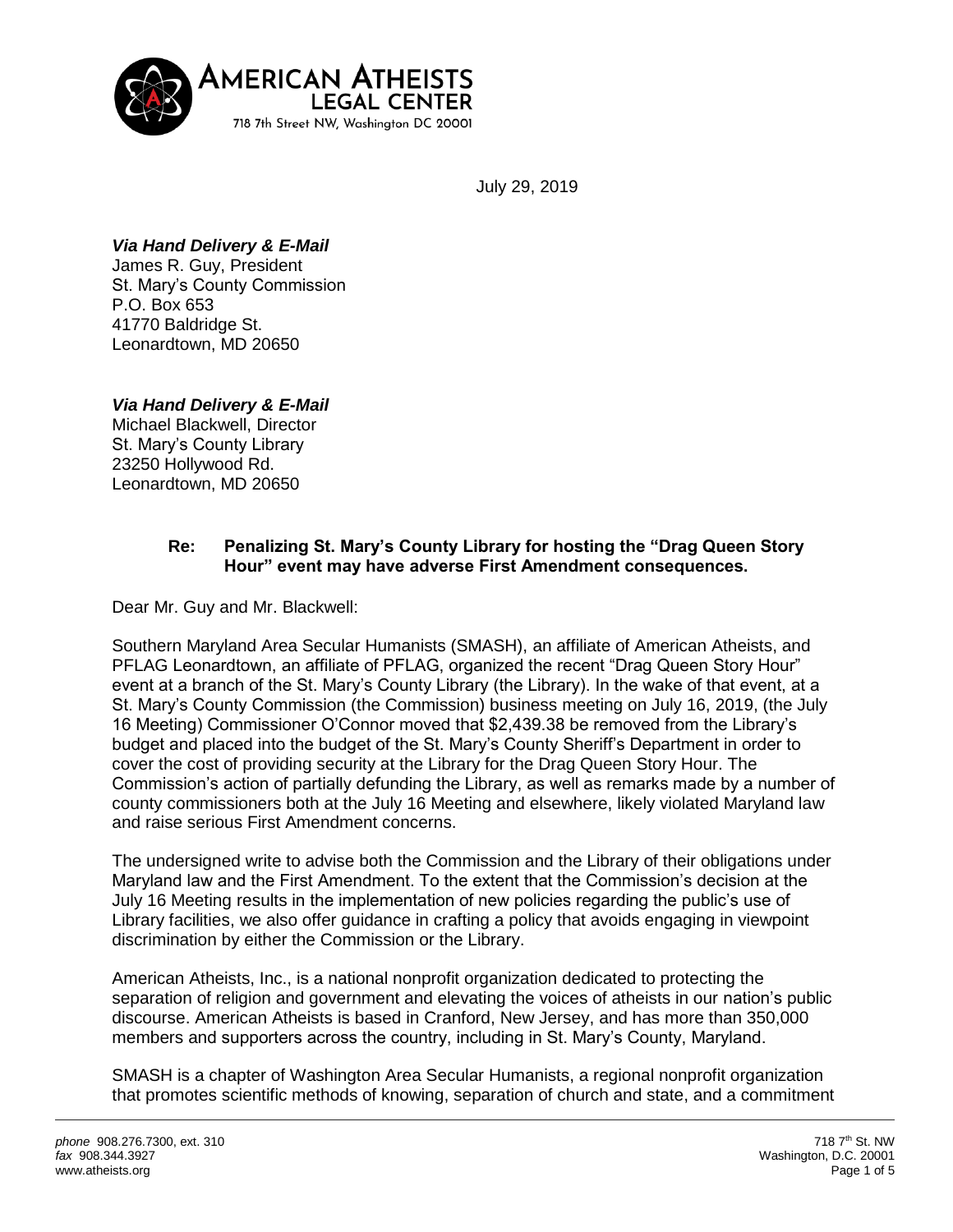to the pursuit of humanist goals outside religious frameworks. WASH sponsors twelve local chapters for the promotion of Secular Humanist activities, including one based in St. Mary's County.

PFLAG is the first and largest organization for lesbian, gay, bisexual, transgender, and queer (LGBTQ+) people, their parents and families, and allies. With over 400 chapters and 200,000 members and supporters crossing multiple generations of families in major urban centers, small cities, and rural areas across the United States, PFLAG is committed to creating a world where diversity is celebrated and all people are respected, valued, and affirmed. To learn more, visit pflag.org, like us on Facebook (/pflag), or follow us on Twitter (@pflag) or Instagram.

PFLAG of Leonardtown is an all-volunteer organization run by parents, family members, LGBTQ+ individuals, and their friends. The organization serves Southern Maryland and is committed to advancing equality in the community through support, education and advocacy. PFLAG Leonardtown is a local chapter of PFLAG National which is an organization that provides assistance to over 400 chapters nationwide. To find out more about PFLAG Leonardtown please visit us on the web at PFLAGLeonardtown.org.

### **The decision to defund the Library violated Maryland law and the Free Speech Clause of the First Amendment.**

By law, Maryland's county public libraries must be apolitical.<sup>1</sup> The plain text of the statute indicates that funds appropriated to a county public library by the county must keep the library "free from political influence."<sup>2</sup> The act of partially defunding the Library in response to a group's use of its facilities with which the commissioners disagree violates both the text and the spirit of the law.

Moreover, the partial defunding, coupled with the statements of several St. Mary's County commissioners, both in public meetings and elsewhere, have a chilling effect on the expressive activities of SMASH and PFLAG of Leonardtown. A government agency violates the First Amendment when it takes a regulatory or proscriptive action that creates "a non-speculative and objectively reasonable chilling effect" sufficient to deter "[a] person of ordinary firmness" from engaging in disapproved expressive conduct.<sup>3</sup> By defunding the Library in direct response to an event of which the individual commissioners disapprove, coupled with an admonition that the Library avoid making its facilities available for such events in the future, $4$  the Commission acted with the express intent to discourage individuals and groups from using the spaces provided by the Library for purposes the Commission deemed controversial.

The constitutional injury becomes all the more acute if, as the Commission urged in the July 16 Meeting, the Library takes steps to pass the costs imposed by the Commission on to the Library's patrons. The Commission's apparent desire to make using the Library increasingly

 $\overline{a}$ 

<sup>1</sup> Md. Code Ann., Educ. § 23-401(a) (Lexis 2019).

 $2$  Id.

<sup>3</sup> *Cooksey v. Futrell*, 721 F.3d 226, 236, 237 (4th Cir. 2013); *see also Laird v. Tatum*, 408 U.S. 1, 11 (1972).

<sup>4</sup> St. Mary's County MD Government, *6/18/2019 Commissioners of St. Mary's County Business Meeting*, YouTube (June 18, 2019), https://www.youtube.com/watch?v=qN1NTkpOVsc.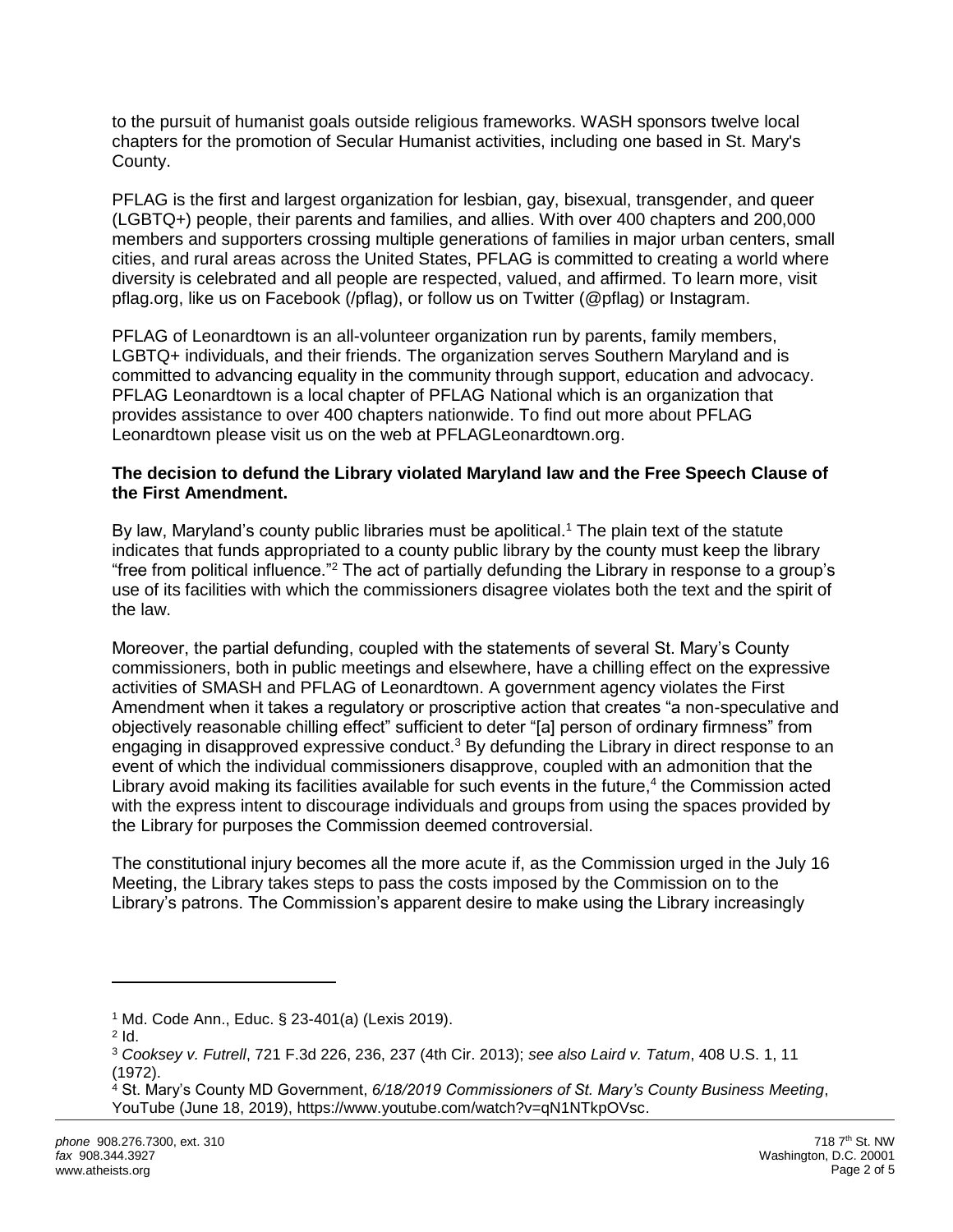expensive for groups that the Commission and some in the community deem too controversial will only serve to heighten the chilling effect of those actions.

As a center of knowledge and haven for freedom of speech, it is essential that the Library not be pressured into censoring events held in spaces open to the public. The event, "Drag Queen Story Hour," held on June 23, 2019, was an event for children and teens, with different activities for each group. Though this has been described by certain members of the community as a controversial event that the community did not want, approximately 35 children and 50 adults (including parents, volunteers, and performers) were present in the room, with more supporters outside. Police presence at the event was only necessitated by the expectation of protests from anti-LGBTQ+ activists. These protestors were goaded, in part, by statements such as that of Commissioner Morgan who, on June 18, 2019, accused the event's organizers of "targeting the kids for sexuality."<sup>5</sup>

The First Amendment does not permit a "heckler's veto."<sup>6</sup> The Commission, by placing the burden of security costs on the library (with the expectation that those costs will be passed on to its patrons), effectively gave control of library use over to those who would channel their disapproval into disruptive, even dangerous, conduct as evidenced by the arrest of one protester who took it upon himself to disrupt the event and disturb the families in attendance. With this decision, the County Commission is progressing further down a very dangerous path. Far from quelling controversy, the Commission has incentivized it.

### **Any policy designed to deter "controversial" use of Library facilities will constitute unconstitutional viewpoint discrimination.**

Though we object to the decision by the St. Mary's County Commission to partially defund the Library in the wake of the Drag Queen Story Hour event, we are not insensitive to the government's obligation to ensure public safety, both to preserve the Library as a forum for free speech and to permit those on all sides of an issue to voice their opinions peacefully and safely. Any measures implemented by the government to maintain public safety must do so in a manner that is content-neutral, and must safeguard against viewpoint discrimination by administering officials, particularly in a designated public forum like the Library's public-use spaces.<sup>7</sup>

"Speech cannot be financially burdened, any more than it can be punished or banned, simply because it might offend a hostile mob."<sup>8</sup> This was the Supreme Court's blunt assessment of a county ordinance which sought to recoup police expenses incurred as a result of controversial events by imposing a fee on event organizers.<sup>9</sup> Key to the Supreme Court's invalidation of the

 $\overline{a}$ 

<sup>5</sup> St. Mary's County MD Government, *7/16/2019 Commissioners of St. Mary's County*, YouTube (July 16, 2019), https://www.youtube.com/watch?v=dArKMUpKUuk.

<sup>6</sup> *Reno v. ACLU*, 521 U.S. 844, 880 (1997); *Forsyth County v. Nationalist Movement*, 505 U.S. 123, 133- 36 (1992).

<sup>7</sup> *Ark. Educ. TV Comm'n v. Forbes*, 523 U.S. 666, 677 (1998); *Rosenberger v. Rector & Visitors of the Univ. of Va.*, 515 U.S. 819, 828 (1995) ("Discrimination against speech because of its message is presumed to be unconstitutional."); *Child Evangelism Fellowship of Md., Inc. v. Montgomery County Pub. Sch.*, 457 F.3d 376, 382 (2006); *Warren v. Fairfax County*, 196 F.3d 186, 193 (1999).

<sup>8</sup> *Forsyth County v. Nationalist Movement*, 505 U.S. 123, 134-35 (1992); *see also Rosenberger v. Rector & Visitors of the Univ. of Va.*, 515 U.S. 819, 828 (1995) ("[T]he government offends the First Amendment when it imposes financial burdens on certain speakers based on the content of their expression."). 9 *Id.* at 133-36.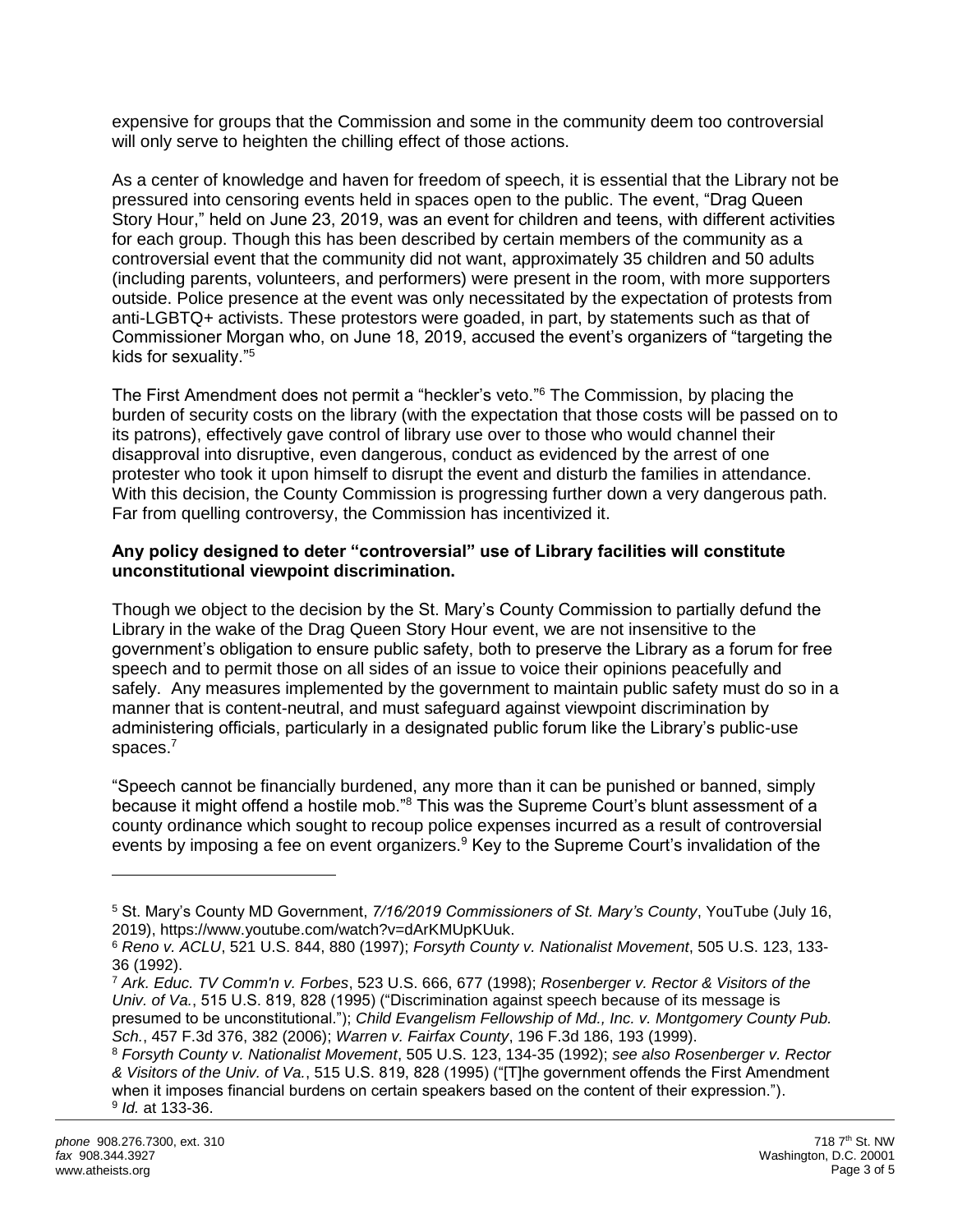ordinance in that case was the fact that it gave county officials discretion to adjust the imposed fee according to the level of security the county officials anticipated would be necessary for a given event.<sup>10</sup>

The decision how much to charge for police protection or administrative time -- or even whether to charge at all -- is left to the whim of the administrator. There are no articulated standards either in the ordinance or in the county's established practice. The administrator is not required to rely on any objective factors. He need not provide any explanation for his decision, and that decision is unreviewable. Nothing in the law or its application prevents the official from encouraging some views and discouraging others through the arbitrary application of fees. *The First Amendment prohibits the vesting of such unbridled discretion in a government official.<sup>11</sup>*

To avoid running afoul of these constitutional requirements, restrictions placed on the use of a designated public forum must be content-neutral. Neither the Commission nor the Library can place limits on the topics permitted to be discussed in the space,<sup>12</sup> regardless of any perceived level of controversy a topic may bring. Those wishing to meet for the purpose of debating hotbutton issues can face no greater government burden than those meeting for arts and crafts lessons.

In addition to assuring that limitations on use are content-neutral, the government has a closely related obligation not to discriminate based on the viewpoint of the speaker. The government can make it no more burdensome for a proponent of LGBTQ+ rights to use Library spaces than it would for an individual opposed to that position.

When the government targets not subject matter, but particular views taken by speakers on a subject, the violation of the First Amendment is all the more blatant. *Viewpoint discrimination is thus an egregious form of content discrimination.* The government must abstain from regulating speech when the specific motivating ideology or the opinion or perspective of the speaker is the rationale for the restriction.<sup>13</sup>

These constitutional limits on the government's authority to regulate and limit speech are stringent. That is no accident. Government officials are entrusted with the solemn duty to preserve the freedom of speech and expression of individuals while also endeavoring to maintain public safety and diligently manage public funds. Meeting these obligations, however, need not be complicated. A policy need only be based on objective criteria, independent of the subject of discussion or the viewpoint of the speaker, and applied in a transparent manner free from subjective administrative discretion. Both SMASH and PFLAG of Leonardtown are ready and willing to assist the Commission and the Library in crafting a policy which meets the budgetary needs of St. Mary's County while also complying with the government's constitutional and statutory obligations.

<sup>10</sup> *Id.* at 132-33.

<sup>11</sup> *Id.* at 133 (emphasis added).

<sup>12</sup> *Child Evangelism Fellowship of Md., Inc. v. Montgomery County Pub. Sch.*, 457 F.3d 376, 382 (2006). <sup>13</sup> *Rosenberger v. Rector & Visitors of the Univ. of Va.*, 515 U.S. 819, 829 (1995) (emphasis added); *see also Iancu v. Brunetti*, 588 U.S. \_\_\_ (2019), No. 18-302, (June 24, 2019).